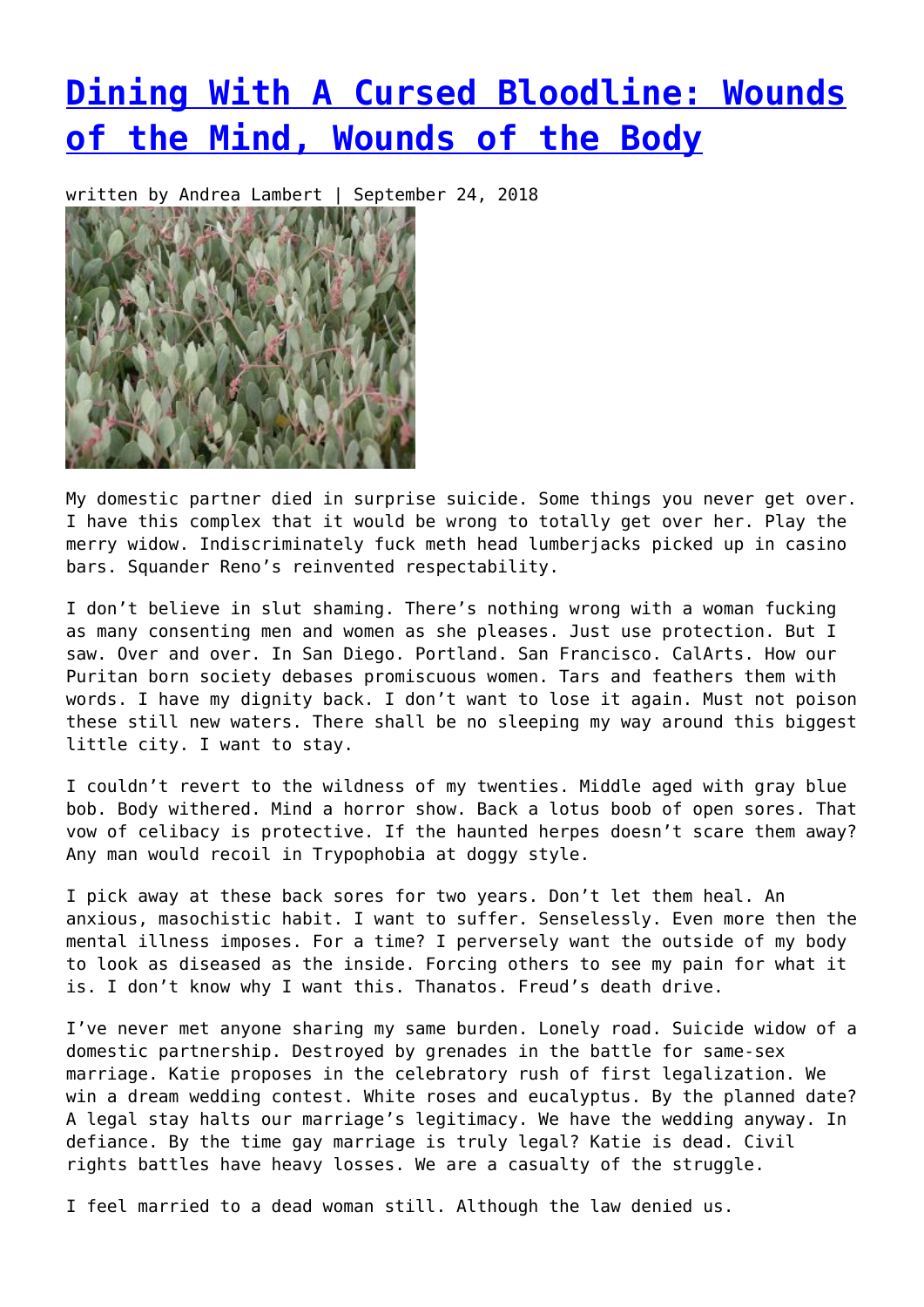Right before she dies, Katie gets a tattoo of a red "A" between her breasts. She collects vintage editions of *The Scarlet Letter*. I pretend the "A" stands for my name, "Andrea," as I bury my face in her cake frosting flesh.

Does this need to punish come from guilt over her suicide? Blame is one of the phases of grief. How did I not I notice she was suicidal? There are signs. I curse my past alcoholism. Rip a scab off my back. Damaged goods, I should have died instead. I want to bleed for Katie. Red blood like her red "A." Did it stand for me? As well as Hester Prynne? Both scarlet harlots she loved? I never dared ask. In the silence of death, she can never answer. I will sacrifice the rest of my life to her memory. Katie ruined me for anyone else. As only a woman can.

I learn that picking cuts so they don't heal is a form of self-harm. I try to avoid that. After catching Katie in the bathtub cutting slits into her hand. She had self-diagnosed, unmedicated Borderline Personality Disorder. Symptoms include self-harm and suicide.

Performative okay-ness permits me to live among normal people. With a few, medicated, psychiatric disabilities. "Fake it till you make it," To pass unnoticed in the neighborhood. Take the trash in and out. Pick up the mail daily. Keep my pain hidden away. I must walk a spider thin tightrope to avoid institutions yet stay on Disability benefits. I could be trapped in a psych ward if the wrong people notice me slip at all. Self-harm must stop. Coconut oil just makes the sores fluid. Raw. Easier to tear scabs off. I brainstorm an even more batshit healing method. Crystals! Will it work?

Wounds of the the body heal faster than wounds of the mind. Easier to mend skin than synapse.

The LA within me will never be washed away. No matter how many hot baths I lather up in with Juicy Pomegranate and Mango Infusions SoftSoap. In Los Angeles, crystal therapy would be done expensively in a white walled clinic or spa. Roughneck Reno does not offer such woo woo frivolities. Not that I could afford them. Outsourced.

As a teenager I went punk. Still live by DIY. Cutting my own hair. Home exposure therapy for PTSD. By viewing of all of *American Horror Story* repeatedly. Staring down terror from behind a screen helped me feel safe again. Could I DIY more esoteric pseudoscience? Ought to try. Raw rose quartz and crystal points sit underutilized on my coffee table. Time to put them to work.

I close the living room blinds. It wouldn't do for my elderly neighbors to see me California out like this. Arrange rose quartz in a circle on the white sheepskin rug. Take off my clothes. Slather my body with coconut oil. Lay inside the circle. Pile cut crystals on my ravaged back. Lay like this for hours. Every day for weeks.

"Are we done playing with our pretty rocks now?" Murmured putting stones back in their pouch. Eventually, the sores heal into brown dots with pink insides. Were the pretty rocks just a placebo? A hard barrier between the sores and my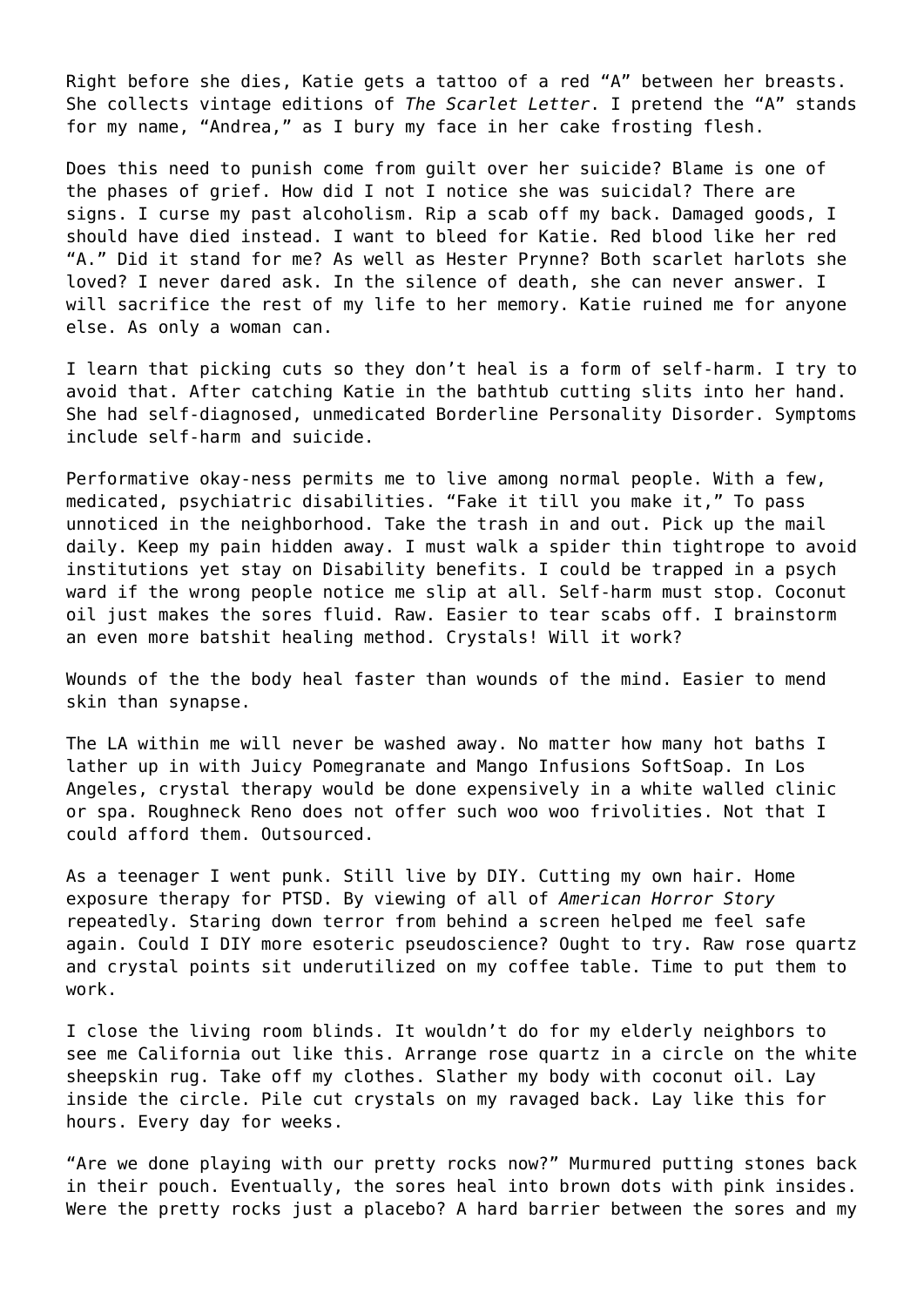marauding nails? Or was there real magical energy coming off of them? I will never know. Raised atheist. Forever a skeptic. I do know that when I lay down within a protective circle of rose quartz, a palpable sense of peace engulfs me. I do know that my back's bloody lotus became smooth and brown. Whatever the cause, I'll take whatever healing I can get.

I'm not sure if I believe in crystal's healing power, but I should work on a healthier diet. I weigh 100 pounds. One frightening morning: 89. Carless sabbatical from supermarket food led to malnutrition. A friend suggests ordering canned pineapple. I hop online. Two days later, a flat of Dole Pineapple Chunks in 100% Pineapple Juice shows up on my doorstep. When I look at that fruit floating in it's sweet, sweet juice? A craving overtakes me. A deep hunger long ignored.

After the cardboard box is recycled, I attack. Unscrew the first green lid. Curses! Thwarted again! Plastic seal. I rip it off with my teeth. Violently. Splash a gout of pineapple juice down my front. Tear the sundress off. In black and white striped panties. Without washing the juice from my cat scratch stomach. Squat on a kitchen chair like *The Naked Ape*. Drink a long draught of juice from the jar. Sweet and cold. Grab a long fork. Skewer chunks. Stuff them into my mouth. It fills me up with some unknown vitamin. A? B? C? D? This is why I'm so terrible at proper nutrition. Deep sips of juice. Forkfuls of succulent fruit. The jar is drained.

I repeat this pleasurable ritual often. Learn to pull the seals off over the sink. Gently, so not to make a mess. Washing my sticky hands afterwards. Trying to nurture. Rather than destroy. This body I have such a conflicted relationship with. Seven more jars of pineapple chunks sit in the pantry. A week later they are gone. I order more. Along with a flat of Dole Mandarin Oranges in Light Syrup. Canned fruit provides nutrients my body desperately needs.

To eat healthfully? I don't only need fruit. I need vegetables. So I go out back. I don't have a garden out there, but a patch of what my chef cousin identifies as an edible green. Purslane. Growing like a weed among the wet grass. I tear the leafy stems up by the roots. Crunch.

When the apple harvest is plentiful, I make "yard salads." Purslane. Crabapples. Dandelion greens. Yellow cherries. All it needs is balsamic vinaigrette and you could serve it up in a restaurant. Each time I pluck a yard salad, I fantasize about going inside. Washing. Chopping. Arranging. Plating. Dousing it with oil and vinegar. I never do. Always, these salads are eaten al fresco. Under the shade of the cherry tree. Bites of tart crabapple. Dirty purslane roots thrown on the grass.

I nibble free range greens. Read *Resilient Survivor.* My aunt thinks this book about a doomed straight couple might help me. Her friend, the author, sent it over. Signed with a new writer's enthusiasm. For an afternoon, I am transfixed by Marlene Livingston Curry's life story. Growing up midwestern in a strict Seventh-day Adventist church. Seems so foreign. I was raised heathen in California.